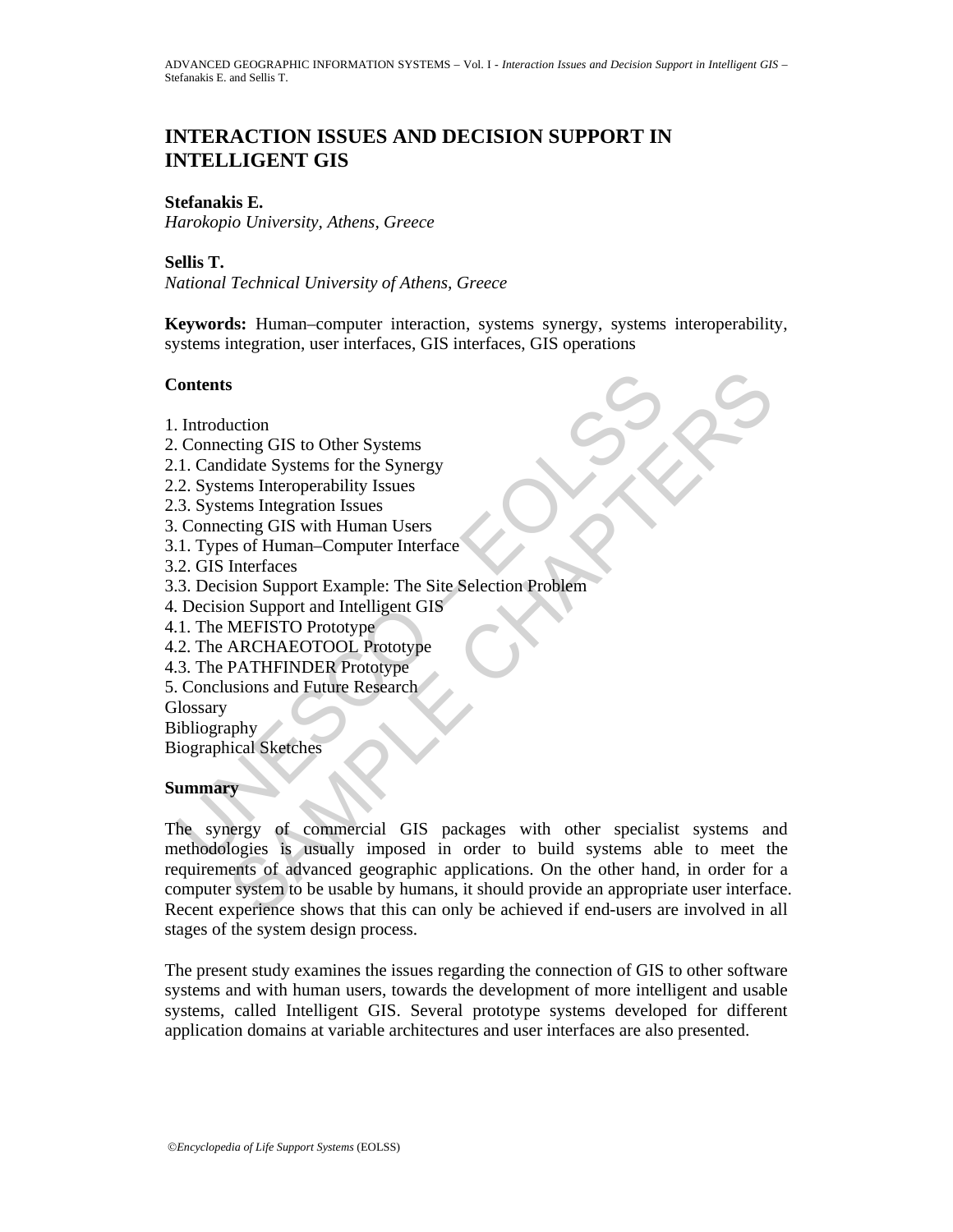## **1. Introduction**

Geographic information systems (GIS), as any computer system, do not exist in isolation. They are connected: (a) to other systems and (b) with human users. The connection to other systems will enhance their functionality and upgrade their capabilities, while the successful connection with the human users will render them usable by people.

Current GIS packages, though powerful toolboxes, most with hundreds of functions, suffer from several limitations that render them inefficient tools for spatial decision making. Nowadays, there is a considerable interest in establishing the synergy of GIS with other specialist systems in order to meet the requirements of advanced applications. Systems synergy seeks to fuse capabilities available in the individual systems, leading into new and richer approaches to problem solving with high level of intelligence, namely *intelligent GIS* (IGIS).

The key of success for an IGIS is not only its enhanced functionality. The system should exist to serve human needs. Ultimately, the success of the IGIS rests on whether it can be used effectively by people, and support their decision analysis and making tasks. Recent experience indicates the need to involve users in all stages of the design process. The design process in turn should be iterative and integrate expertise from several disciplines.

The scope of this study is to examine the interaction issues of GIS with two unique and irreplaceable factors: (a) other computer systems and (b) human users. The discussion is organized as follows. Section 2 is focused on the synergy issues of GIS with other computer systems. After the examination of the candidate systems for this synergy, the two alternative configurations systems, interoperability and systems integration, are discussed. Section 3 concentrates on the interaction issues of a GIS with human users.

ystems synergy seeks to fuse capabilities available in the individual<br>to new and richer approaches to problem solving with high leve<br>amely *intelligent GIS* (IGIS).<br>the key of success for an IGIS is not only its enhanced f synergy seeks to fuse capabilities available in the individual systems, leadint and richer approaches to problem solving with high level of intelligence *and richet approaches* to problem solving with high level of intelli Specifically, it presents the basic types of interfaces in computer systems and focuses on the GIS interfaces and the operations provided to the end-users for manipulating geographic data. Section 4 illustrates these issues through the presentation of three prototype systems generated by the integration of commercial GIS packages with other systems, and analytic models for the development of intelligent systems to meet the requirements of end-users of different application domains. The interaction issues with both other computer systems and human users are highlighted. Finally, Section 5 concludes the discussion by summarizing the contribution of the study and presenting several open issues for future research towards the development of IGIS.

## **2. Connecting GIS to Other Systems**

In general, there are two ways for establishing the synergy of current GIS and other software systems towards the generation of IGIS: (a) *systems interoperability*, the coupling of existing systems using linkage components—see *GIS Interoperability, from Problems to Solutions;* and (b) *systems integration*, design of a new system from scratch, which fuses all desired capabilities of individual technologies.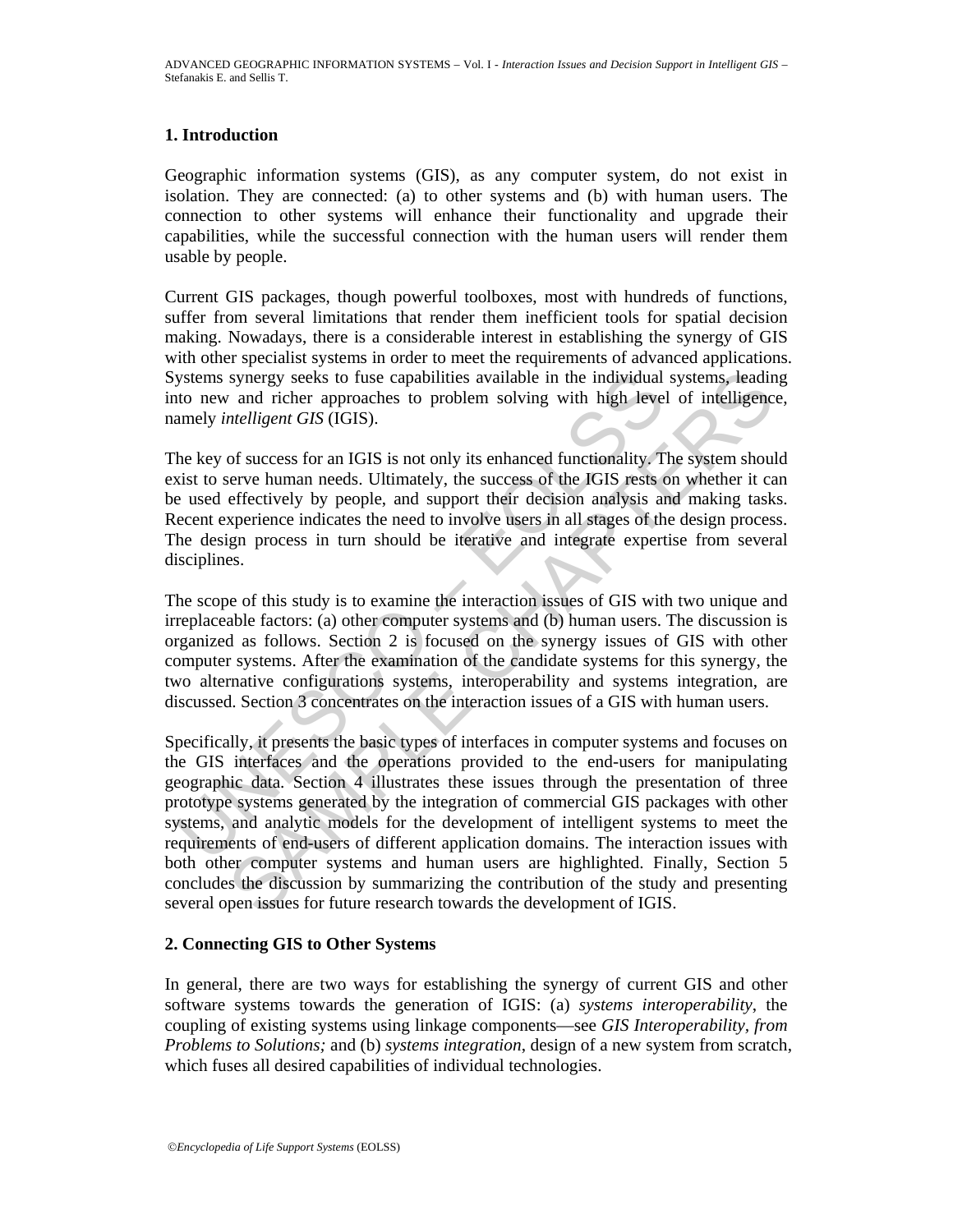There are strong motivations to adopt the first alternative. A major factor is the high cost of building new comprehensive software systems from scratch, particularly when users' expectations for functions are set by the commercially-available GIS, spreadsheets, statistical analysis, visualization, modeling systems, and so on. In addition, these are sophisticated and complex systems, which are being continuously upgraded. Another consideration is the desirability of incorporating systems already in use in an organization and which represent a high investment in training, systems engineering and so on. On the other hand, the (re-)use of existing systems poses particular problems in achieving high performance and establishing a consistent user interface, simply because of the inevitable differences in data models, data transfer formats, and end-user interfaces between components. Hence the second alternative, the design of a new system, should be considered carefully as well.

## **2.1. Candidate Systems for the Synergy**

Depending on the users' requirements and the application domain, different systems may be coupled with commercial GIS packages in order to achieve richer approaches to problem solving. The most commonly adopted systems are:

- 1. *Database management systems (DBMS)*. A DBMS consists of a set of programs that manipulate and maintain the data in a database. They were developed to manage the sharing of data in an orderly manner and to ensure that the integrity of the database is maintained.
- **1. Candidate Systems for the Synergy**<br>
epending on the users' requirements and the application domain, any be coupled with commercial GIS packages in order to achieve rict<br>
roblem solving. The most commonly adopted syste didate Systems for the Synergy<br>grom on the users' requirements and the application domain, different system<br>couled with commercial GIS packages in order to achieve richer approaches t<br>solving. The most commonly adopted sys 2. *Model base management systems (MBMS)*. A MBMS performs a task that is analogous to that of a DBMS. Instead of handling data, an MBMS manages elements of models. Its purpose, like that of a DBMS, is to use a structure that supports the representation and exploitation of relationships between items and minimizes redundancy of storage. Thus, instead of individual pieces of data, an MBMS contains small pieces of code, each of which solves a step in an algorithm.
- 3. *Expert systems (ES)*. ES are computer programs that manipulate symbolic knowledge and heuristics to simulate human experts in solving real-world problems. More specifically, ES are capable of representing and reasoning about some knowledge-rich domain with a view to solving problems and giving advice. Thus, ES not only embody expert knowledge, but they also have the ability to recount the steps taken to solve a problem, as well as to gain proficiency at a particular task.
- 4. *Decision support systems*. (DSS). A DSS is a data processing system that provides a framework for integrating database management systems, analytical models, and graphics to improve decision-making processes. They are explicitly designed to solve ill-structured problems where the objectives of the decision maker and the problem itself cannot be fully or precisely defined.

## **2.2. Systems Interoperability Issues**

The interoperability of GIS packages with other systems has been considered to date primarily through case studies. Early solutions linked a GIS and a single other system through file transfer of data, with the end-user operating both systems through their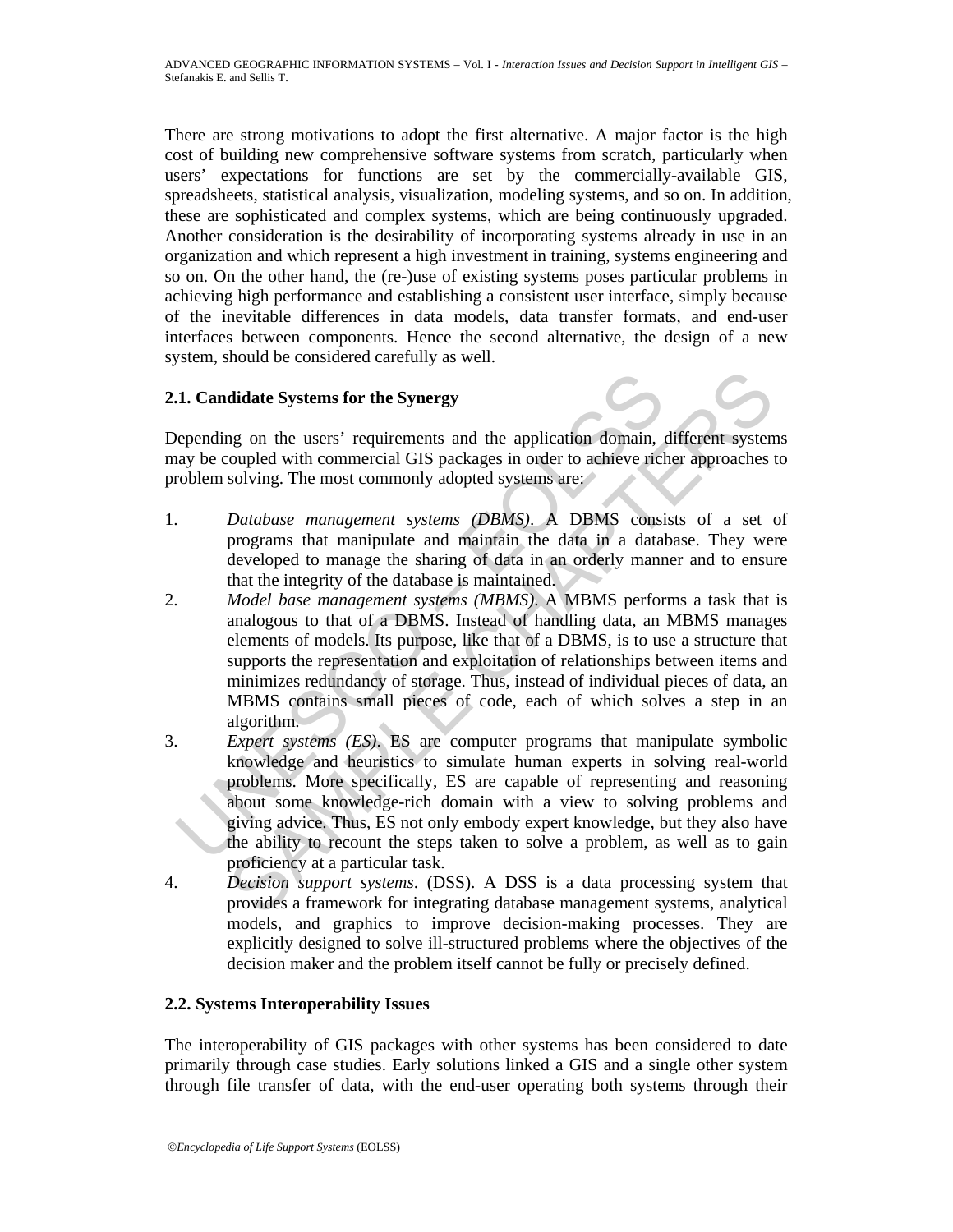native interfaces. More recently, advanced systems coupling multiple systems with a common interface have appeared.

The major difficulty in coupling a GIS package with other software systems comes from the differences in their data models and schemata. At this point, the experience in the closely related field of *federated database systems* is of high value. A federated database system deals with the interoperability of multiple heterogeneous database systems that have been independently designed and retain some degree of autonomy in their operation. The differences of the individual systems are accommodated and handled through four specialist linkage operations:

- *Transformation operations*. They map data under one system schema to their equivalent under another schema (e.g., degrees Fahrenheit to degrees Celsius or a data set from an export format to another import format).
- equivalent under another schema (e.g., degrees Fahrenheit to d<br>a data set from an export format to another import format).<br>Constructor operations. They provide a mapping of command<br>a schema to a sequence of operations in t equivalent under another schema (e.g., degrees Fahrenheit to degrees Celsius a<br>a data at from an export format to another import format).<br>Constructor operations. They provide a mapping of commands and data unde<br>a schema to • *Constructor operations*. They provide a mapping of commands and data under a schema to a sequence of operations in two or more systems (e.g., the command "show burned areas" in a forest fire management system might be mapped in a constructor operation to a sequence of commands to fetch initial conditions from a GIS, transfer data to a modeling system, predict burned areas by the modeling system, transfer these areas to the GIS and produce a map display).
- *Accessor operations*. They execute a sequence of actions combining operations from two or more systems. An accessor operation might also assemble data fetched from two or more systems (e.g., an accessor operation might join the spatial description of an object, fetched from a GIS, with attribute data, fetched from a relational database).
- *Filtering operations*. They implement constraints on commands and data (e.g., syntax checks of commands, tests of the semantic integrity and checking of access permissions).

These types of linkage operation provide basic capabilities for coupling systems. Combinations and configurations of linkage operations can then be used to identify the major types of configurations of coupled systems, their support for fusing capabilities, and finally their usability. Coupling a GIS package with other software systems can also be supported by customized configurations of the linkage operations, so that differences in the individual models are handled efficiently.

The procedures for coupling individual systems together depend upon: (a) the number of systems involved and (b) the degree of tightness applied, that is, the types of linkage operation adopted. Hence, in a synergy scenario involving *two systems*, the possible configuration types are:

1. *Peer-to-peer architecture*. Both systems exist independently and communicate with each other, exchanging data and control. Only transformation (T) operations are present as linkage operations (Figure 1a). The two systems can exchange data, while the end user must initiate actions on each of the two systems separately. In general, this architecture offers poor fusion of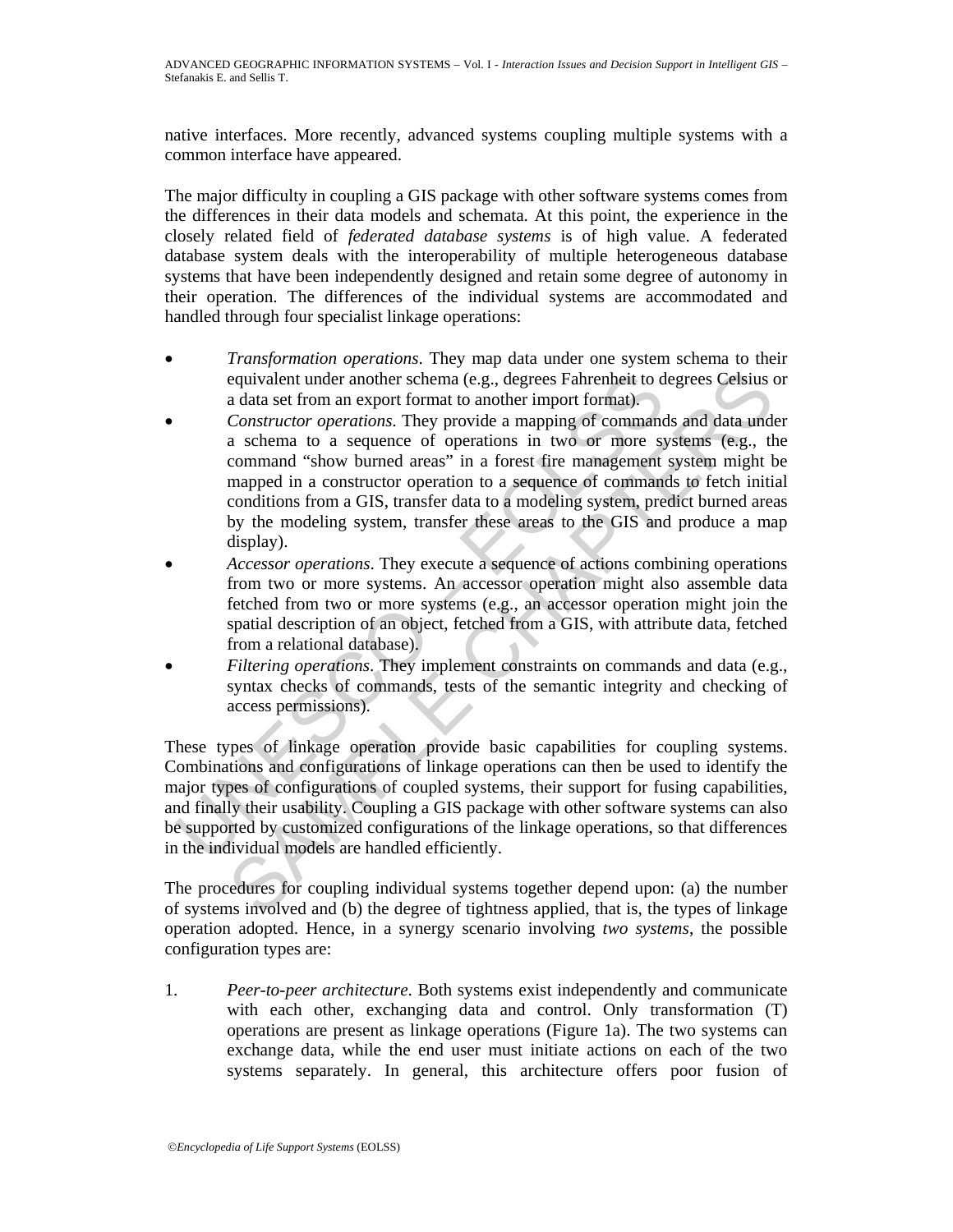capabilities and low usability. On the other hand this configuration has typically low cost of implementation.

2. *Embedded system architecture*. One system embedded in another. Transformation (T), accessor (A) and constructor (C) operations are present as linkage components of the two systems (Figure 1b). One of them (the master system) has the capability to invoke actions of the other (the agent system). To the end-user, this capability is conveyed by the architecture as an ability to stay within the environment of the master system. In general, the embedded-system configuration can provide a higher degree of fusion of capabilities and higher usability compared to peer-to-peer architecture.



For a synergy involving *more than two systems* trivial extensions of the peer-to-peer and embedded-system configurations can be applied. However, the use of a common agent by the two or more masters for a specific function can provide particular benefits in fusion and usability. Two important functions are data management and end-user interface facilities:

1. *Common database manager*. The shared use of a common database management system has the particular implementation benefits of replacing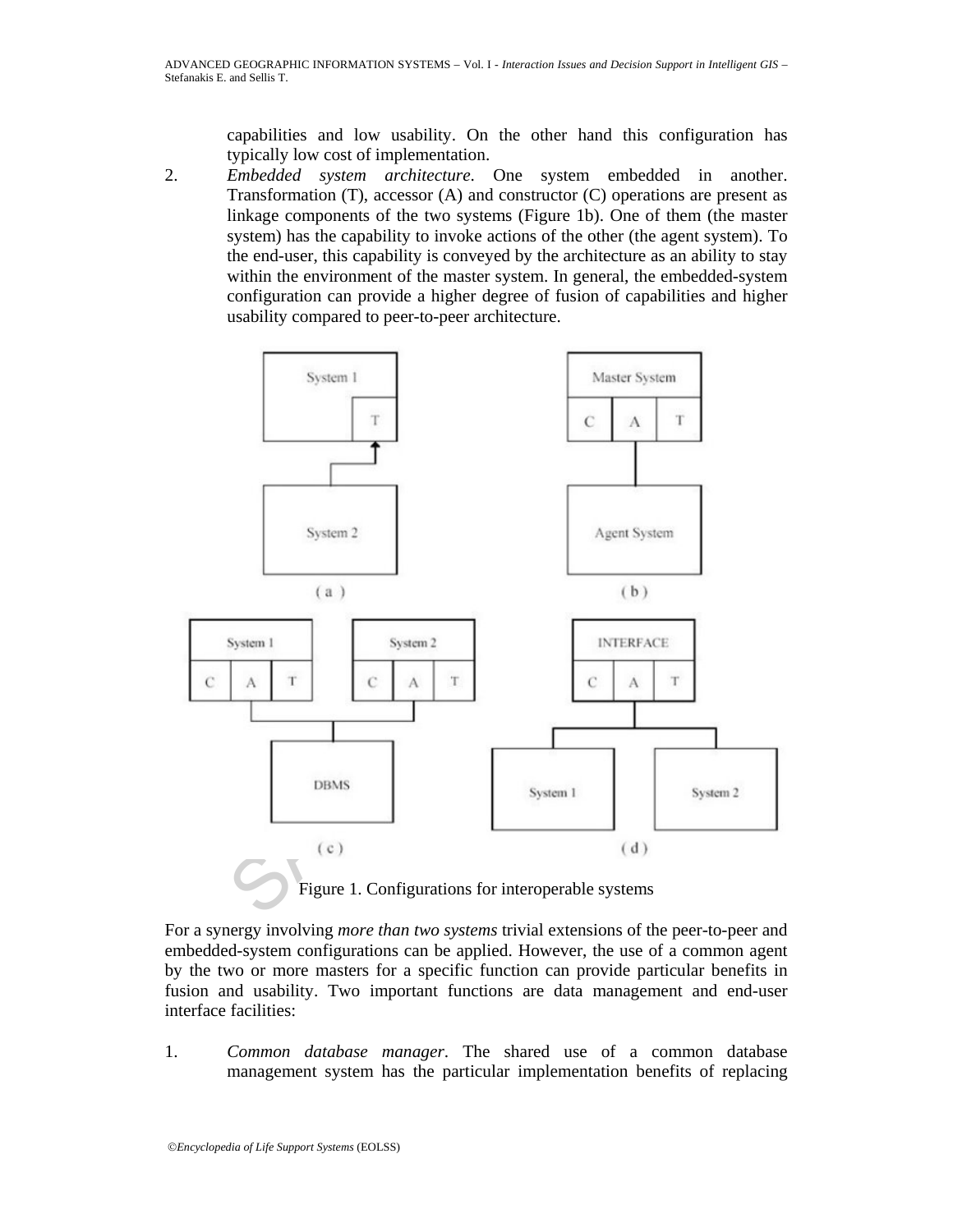data transfer through export/import operations and of reducing data redundancy (Figure 1c).

2. *Common user interface*. A common interface module has potential advantages in both usability and the fusion of capabilities (Figure 1d). The usability benefits largely originate from providing a single external system schema to the user.

## **2.3. Systems Integration Issues**

The use of existing systems for the generation of more powerful tools is accompanied by several problems in achieving high performance and establishing a consistent user interface. This is simply because of the inevitable differences in data models, data transfer formats, and end-user interfaces between the systems.

Hence, the alternative of designing a new system from scratch, which fuses all desired capabilities and properties of individual systems, should be considered carefully. Obviously, building such a system is a costly and time-consuming process. However, building integrated systems is likely to have a significant impact on the evolution of GIS. It forces a reconsideration of the strengths and weaknesses of the existing technology and provides fresh challenges to adapt and enrich that technology. To date, a few prototypes can be found in literature.

## **3. Connecting GIS with Human Users**

Recent experience shows that successful computer support for human activity can only be achieved effectively if people are viewed as an integral part of any computer-based system. There are many cases where the lack of considering human factors in systems design has caused these systems to be unusable at critical times.

ansfer formats, and end-user interfaces between the systems.<br>
fence, the alternative of designing a new system from scratch, which<br>
papabilities and properties of individual systems, should be cons<br>
blue consuming pullding formats, and end-user interfaces between the systems.<br>
formats, and end-user interfaces between the systems.<br>
the alternative of designing a new system from scratch, which fuses all desire<br>
integrated systems is a costly a The term *human–computer interaction* (HCI) was introduced during the 1980s to define the study of computer systems with the emphasis on human users. HCI studies the interface issues between computer machines and humans by examining the psychology of humans when interacting with machines, as well as training, organization, and health issues. The user interface is no longer considered an optional extra, to be attached to the system after the rest of the design and implementation is complete. Quite the contrary, humans are placed at the center stage of design process. (For more details, see *Interacting with GIS: From Paper Cartography to Virtual Environments.*)

Three key aspects for successful system design have been proposed, taking into account the HCI issues. They must be

- (a) *user-centered*,
- (b) *integrated*, and
- (c) *iterative*

The first aspect eliminates the temptation of letting technologists alone design the system. Users should be involved at all stages of the design process, especially those who will use the end product (i.e., the end-users). The second component integrates in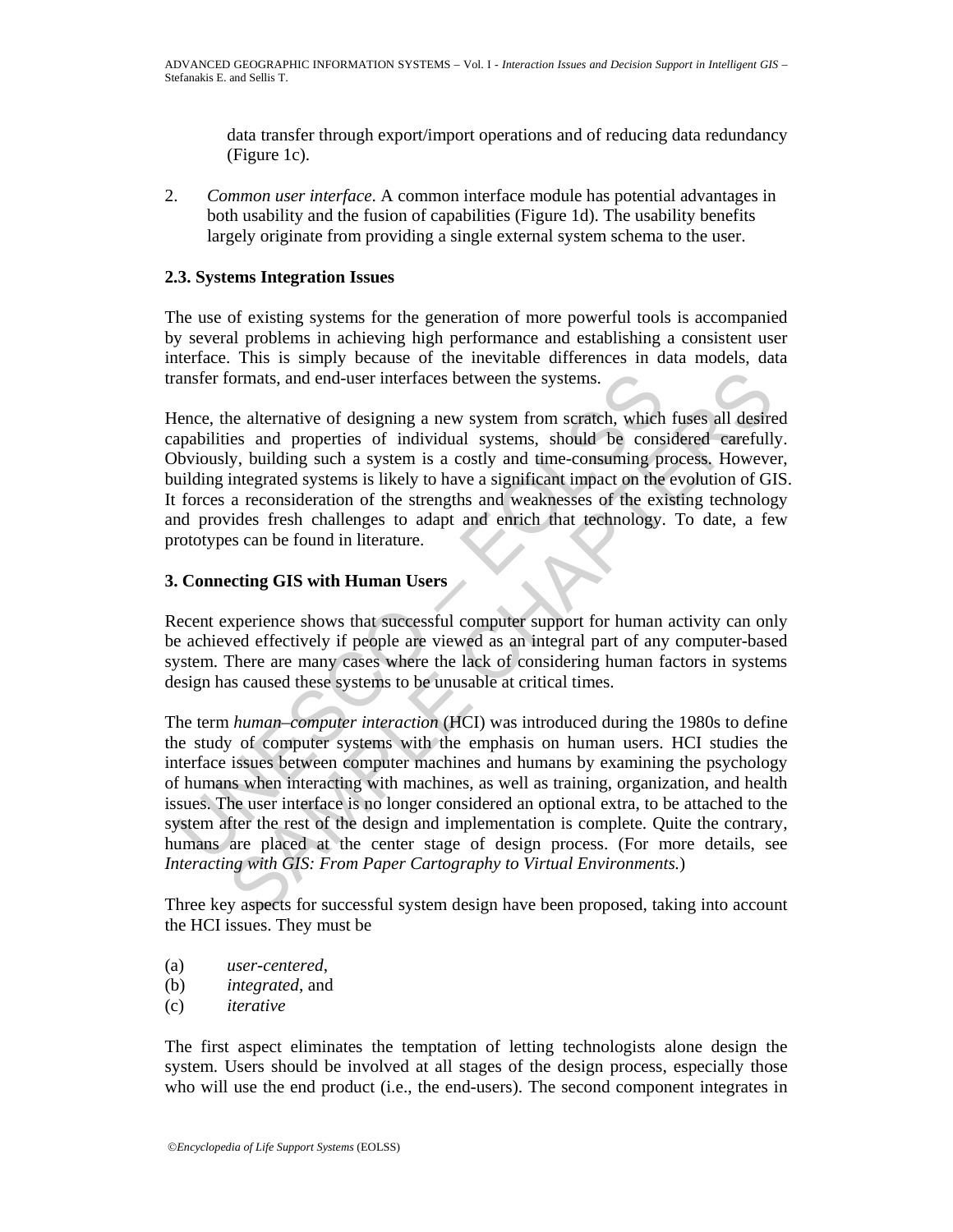the design process expertise from several disciplines, such as computer science, linguistics, philosophy, psychology, sociology, anthropology, ergonomics, engineering, design, and graphics. Finally, the third aspect suggests an iterative design process, so that users and the integrated disciplines are involved when appropriate.

The design of a GIS should be characterized by all three components above in order to meet the scope of its development: that is, to be usable by people and to produce information of value in a decision process.

## **3.1. Types of Human–Computer Interface**

The interaction between a human user and a GIS or any other computer system is supported though different types of interface, which range from their earliest ancestor, the command line entry, to the most recent developments of graphical user interface (GUI) technology.

In *command line entry* type the user is provided with a command prompt where predefined and well-structured commands are typed. Those commands are recognized by the system and the corresponding operations are performed. The major disadvantage of this type of interaction is that the user must be aware of the valid commands and the appropriate syntax that the system expects. On the other hand, by adopting this type, experienced users may provide the system with precise instructions.

upported though different types of interface, which range from their<br>command line entry, to the most recent developments of graphic<br>GUI) technology.<br>1 *command line entry* type the user is provided with a comman<br>redefined *Menus* provide another alternative type of interaction. A menu provides the user with a list of alternative options, which can be selected and affect the next state of the system. The major advantage over the previous type is that the user does not need to remember commands or their complex syntax. On the other hand, the amount of functionality provided by menus is limited. Different types of menus have been developed by software vendors to make systems user-friendlier, such as pull-down, pop-up, and rollup menus.

d though different types of interface, which range from their earliest ancesto<br>hand line entry, to the most recent developments of graphical user interface<br>chandogy.<br>However, the most recent developments of graphical user *Forms* further facilitate human computer interaction. A form accommodates several heterogeneous pieces of information and the user is enabled to interact with all of them. For instance, in a GIS form-based interface, it is possible to select an object using the mouse and perform various types of editing, through the options of a pull-down menu, which depend upon the nature of the object. A more general type of form is the *dialogue box*, which enhances the communication between the system and the end-user. Appropriate graphic tools, such as buttons, check boxes and scroll arrows, facilitate the communication.

*Natural-language dialogue* is often proposed as the ultimate objective for human computer interaction. If computer systems were able to understand user commands, typed or spoken in everyday language (e.g., English, Spanish, or Greek), then everyone would be able to use them. However, this is not the case, because natural language does not bound the command set that an application program must handle and also can be ambiguous. In addition, current voice recognizers with large vocabularies must be individually trained to recognize a particular user's voice. Natural-language dialogue can be applied in limited-domain and limited-vocabulary systems, in which users are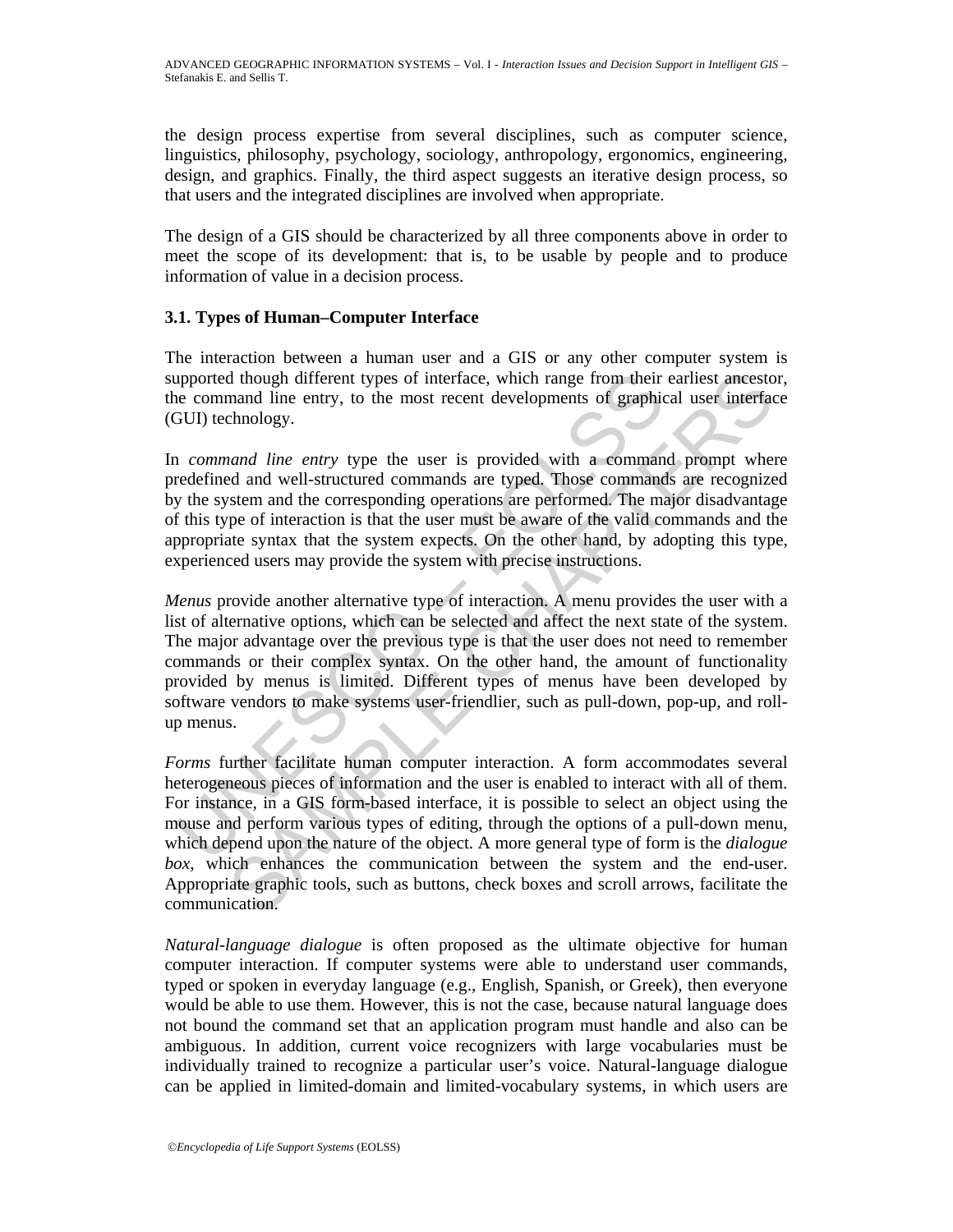familiar with the system capabilities, and hence it is unlikely to have unreasonable requests. Drawing programs and operating systems with natural-language dialogue interfaces have been developed in the past.

- -
- -

# TO ACCESS ALL THE **23 PAGES** OF THIS CHAPTER, Visit: [http://www.eolss.net/Eolss-sampleAllChapter.aspx](https://www.eolss.net/ebooklib/sc_cart.aspx?File=E6-72-02-04)

#### **Bibliography**

Abel D.J., Kilby P.J. and Davis J.R. (1994). The Systems Integration Problem. *International Journal of Geographical Information Systems* **8** (1):1–12. [This paper provides a valuable discussion on system integration issues in GIS.]

Elmasri R. and Navathe S.B. (1989). *Fundamentals of Database Systems*, 802 pp. Redwood City, CA: Benjamin/Cummings. [This is an introductory book on database systems.]

Foley J.D., van Dam A., Feiner S.K. and Hughes J.F. (1996). *Computer Graphics: Principles and Practice*, 1175 pp. Reading, MA: Addison-Wesley. [This book presents the principles of the closely related field of computer graphics. Human-computer interaction issues are presented in detail with emphasis on graphical user interfaces (GUI).]

Maguire D.J., Goodchild M.F., and Rhind D.W. (1991). *Geographic Information Systems: Principles and Applications*, 1296 pp. Harlow, UK: Longman. [This two volume book is a collection of papers, which present the principles of GIS technology and their application capabilities.]

**ibliography**<br>
bel D.J., Kilby P.J. and Davis J.R. (1994). The Systems Integration Problem. *Inteographical Information Systems* 8 (1):1-12. [This paper provides a valuable digration issues in GIS.]<br>
marsin R. and Navarde **SAMPLE CONDITY:** The Systems Integration Problem. *International Journal colal Information* Systems 8 (1):1-12. [This paper provides a valuable discussion on systems and Discussion GIS1. [2015] is such and Navathe S.B. ( Preece J., Rogers Y., Sharp H., Benyon D., Holland S. and Carey T. (1994). *Human–Computer Interaction*, 773 pp. Reading, MA: Addison-Wesley. [This book provides an overview of human– computer interaction issues and highlights the importance of considering the user as an integral part of any computer system.]

Rich E. and Knight K. (1991). *Artificial Intelligence*, 621 pp. New York, NY: McGraw-Hill. [An extensive overview of artificial intelligence methodologies.]

Sheth A.P. and Larson J.A. (1990). Federated database systems for managing distributed, heterogeneous and autonomous databases. *ACM Computing Surveys* **22**, 183–236. [This paper presents the design methodologies applied in federated database systems.]

Stefanakis E. and Kavouras M. (1995). On the determination of the optimum path in space. *Proceedings of the 2nd International Conference on Spatial Information Theory (COSIT '95),* (ed. A.U. Frank and W. Kuhn), Semmering, Austria: Springer Verlag Lecture notes in Computer Science 988, 241–257. [This paper introduces the methodology for the optimum path finding in space implemented in PATHFINDER prototype.]

Stefanakis E. and Sellis T. (1998). Enhancing operations with spatial access methods in a database management system for GIS. *Cartography and Geographic Information Systems* 5 (1): 16–32. [This paper provides an overview of operations categories available in GIS packages and concentrates on their execution issues.]